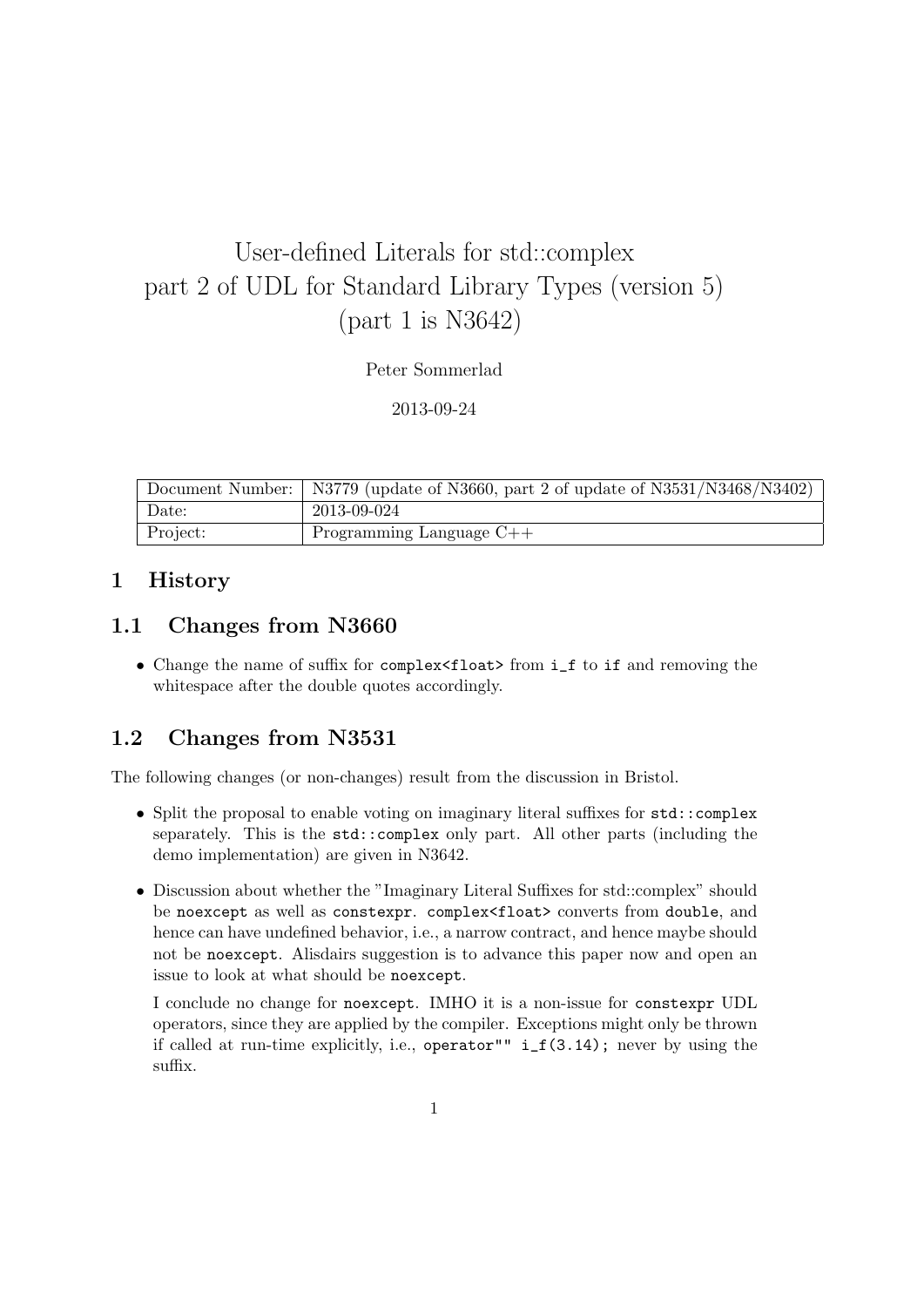- Change "Effects: creates a complex literal as XXX" to "Returns XXX".
- "[Note: The keyword if is not available as a suffix.]" was criticized by STL for being too helpful, and not consistent with the rest of the standard.

#### 1.3 Changes from N3468

The following changes were made based on input from BSI.

- move implementation code to appendix.
- add discussion on a suffix for std::string\_ref.
- refer to SI units abbreviations definition.

#### 1.4 Changes from N3402

The following changes result from discussions in Portland.

- drop binary literals and ask core/evolution first if it would be done by core. it should be done in code via a prefix "0b".
- drop real-part std::complex literals operator"" r() and make the imaginarypart operators i, il, and if.
- drop mechanics for type deduction of integers from standard. They should be part of type traits anyway and should be also an integral constant. This paper still provides their updated implementation as an example for potential implementors.
- make the floating point representation type of chrono::duration floating point literals unspecified.

## 2 Introduction

see N3642 for other proposed UDL operators.

Based on the discussion this paper proposes to include UDL operators for the following library component.

• std::complex, suffixes i, il, if in inline namespace std::literals::complex\_ literals

#### 2.1 Rationale

see N3642.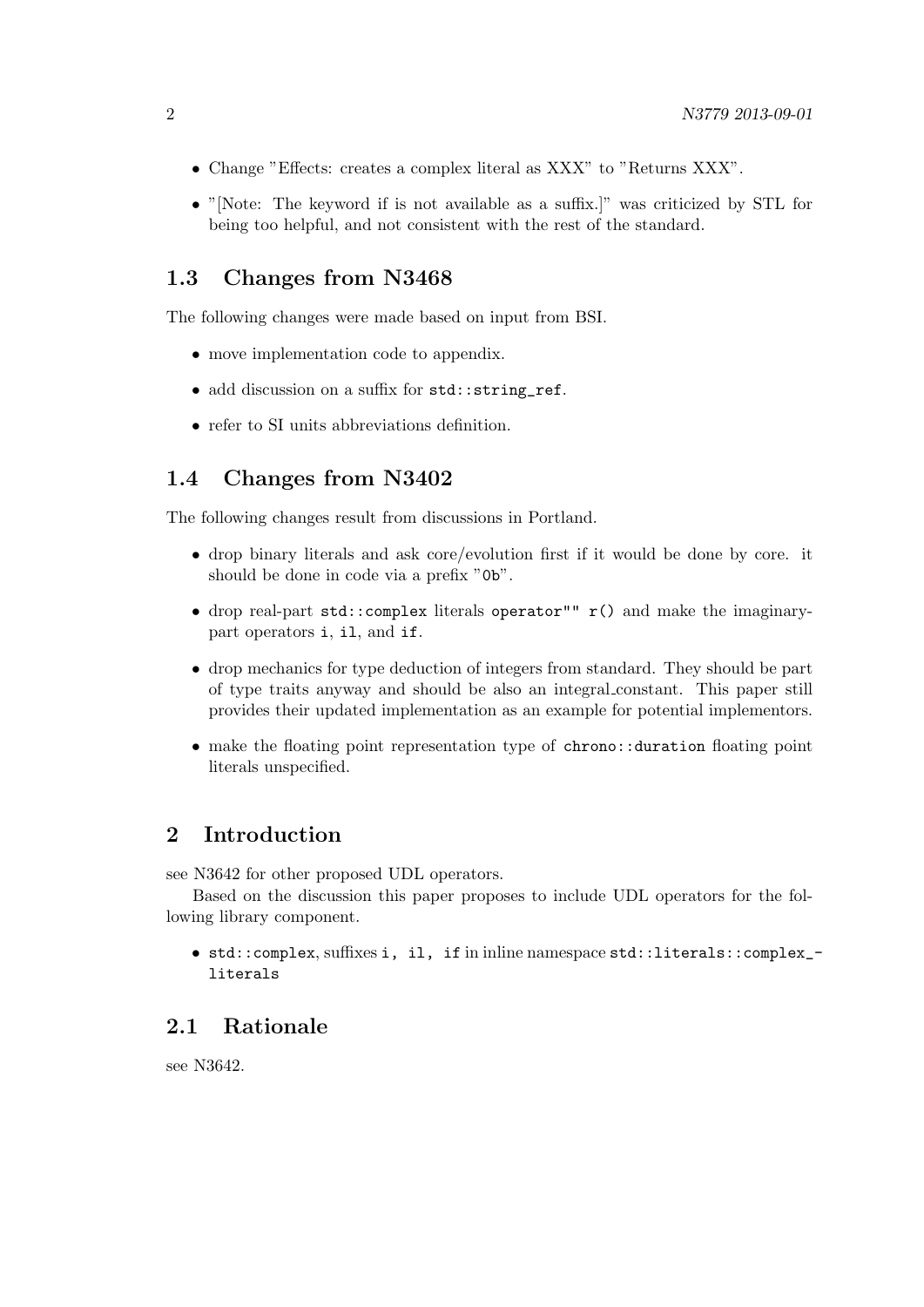# 2.2 Open Issues Discussed

see N3642.

#### 2.3 Acknowledgements

Acknowledgements go to the original authors of the sequence of papers the lead to inclusion of UDL in the standard and to the participants of the discussion on UDL on the reflector. Special thanks to Daniel Krügler for tremendous feedback on all drafts and to Jonathan Wakely for guidelines on GCC command line options. Thanks to Alberto Ganesh Barbati for feedback on duration representation overflow and suggestion for also providing the number parsing as a standardized library component. Thanks to Bjarne Stroustrup for suggesting to add more rationale to the proposal.

Thanks to all participants in the discussions in groups "library" and "evolution" in Portland.

Thanks to the BSI reviewers of N3468 and Roger Orr as their spokesperson.

Thanks to the library group participants in Bristol discussing the paper N3531 and draft versions of this paper for their feedback and making me aware of it in time.

#### 3 Proposed Library Additions

The addition proposed in the next section that are not specific to user-defined literals for imaginary numbers are identical to those proposed in N3642. They are included here only to allow voting separately on the two papers. I propose that N3642 is voted first and if successful the proposed change in the next section is skipped by the editor.

It must be decided in which section to actually put the proposed changes. I suggest we add them to the corresponding library parts, where appropriate. The following change should only be applied if N3642 is not voted for inclusion but this paper is.

#### 3.1 namespace literals for collecting standard UDLs

As a common schema this paper proposes to put all suffixes for user defined literals in separate inline namespaces that are below the inline namespace  $\text{std}$ ::literals. [Note: This allows a user either to do a using namespace std::literals; to import all literal operators from the standard available through header file inclusion, or to use using namespace std::literals::complex\_literals; to just obtain the literals operators for a specific type.  $\,-\,end\,note\]$ 

## 3.2 Imaginary Literal Suffixes for std::complex

Make the following additions and changes to library subclause 26.4 [complex.numbers] to accommodate user-defined literal suffixes for complex number literals.